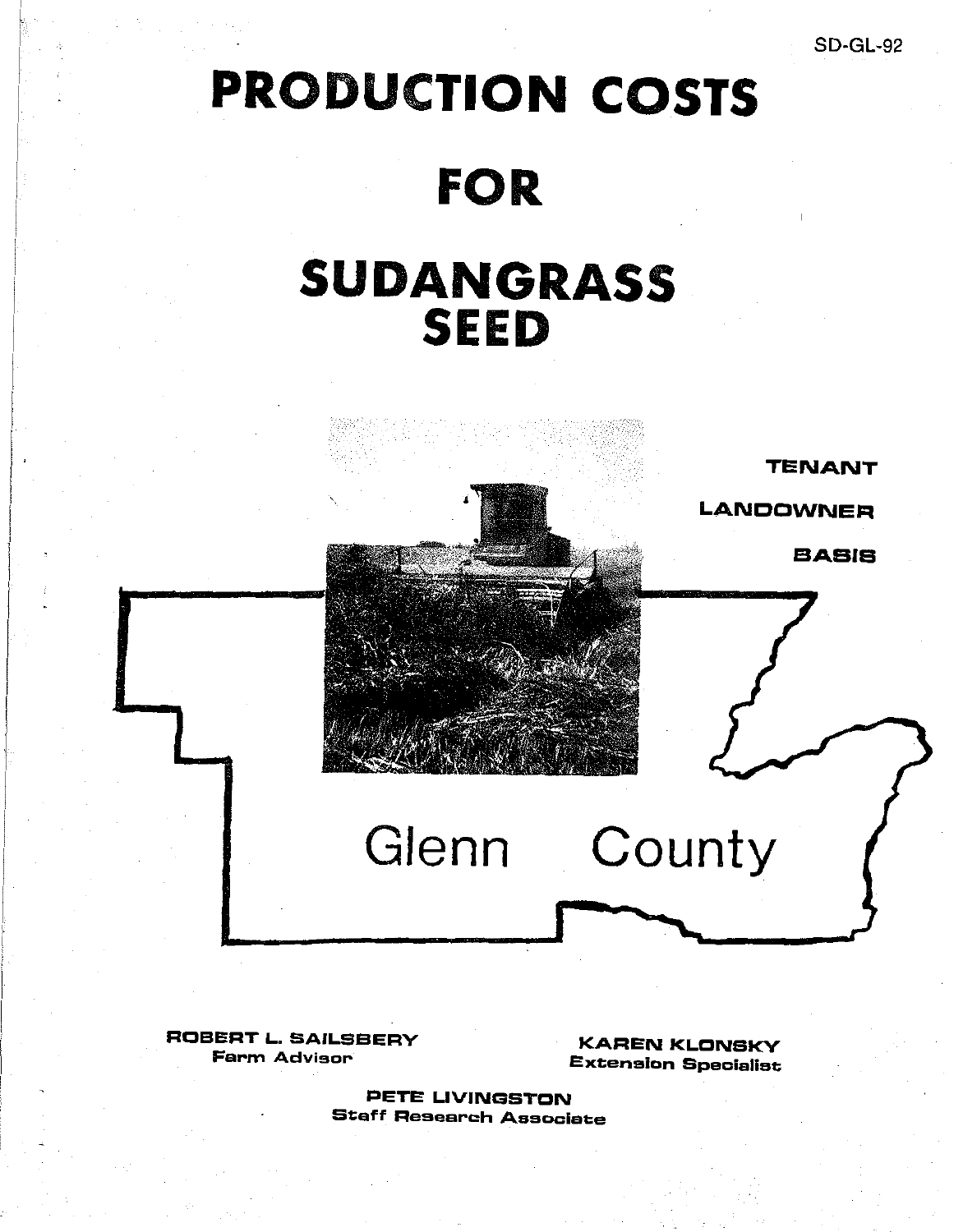#### 1992 U.C. COOPERATIVE EXTENSION SAMPLE COSTS TO PRODUCE SUDANGRASS SEED IN GLENN COUNTY

by

#### R.L. Sailsbery, Farm Advisor, Glenn County Karen Klonsky, Extension Economist, U.C. Davis and Pete Livingston, Staff Research Associate, U.C. Davis

The detailed costs for sudangrass seed production in Glenn County are presented in this study. The hypothetical farm used in this report consists of 1000 acres of which 100 acres are in sudangrass seed production. The remainder of the farm is planted to different field crops.

Practices described are based on those production procedures considered typical for this crop and area. Sample costs given for labor, materials, equipment and contract services are based on current figures. Some costs and practices detailed in this study may not be applicable to your situation. This study is only intended as a guide and can be used in making production decisions, determining potential returns, preparing budgets and evaluating production loans. A blank *Your Costs* column is provided to enter your actual costs on Table 1, Costs Per Acre To Produce Sudangrass Seed.

This study consists of General Assumptions for Producing Sudangrass Seed and six tables.

- Table 1. Costs Per Acre To Produce Sudangrass Seed
- Table 2. Monthly Cash Costs Per Acre To Produce Sudangrass Seed
- Table 3. Annual Equipment, Investment And Business Overhead Costs
- Table 4. Hourly Equipment Costs
- Table 5. Ranging Analysis
- Table 6. Costs And Returns / Breakeven Analysis.

For an explanation of calculations used for the study refer to the attached General Assumptions, call the Department of Agricultural Economics, Cooperative Extension, University of California, Davis, California, (916) 752-3589 or call the Farm Advisor in the county of interest.

sity of California Cooperative Extension in compliance with the Civil Rights Act of 1964. Title IX of the Education Amendments of 1 on the basis of race, creed, religion, color, rational origins, or mental or physical hand zais of 1972, and the Rehabilitation Act of 1973 do ith respect to any of its a<br>cal condition (as defined

University **of Calif'onrla and** the United **Statee Department of Agriculture cooperating.**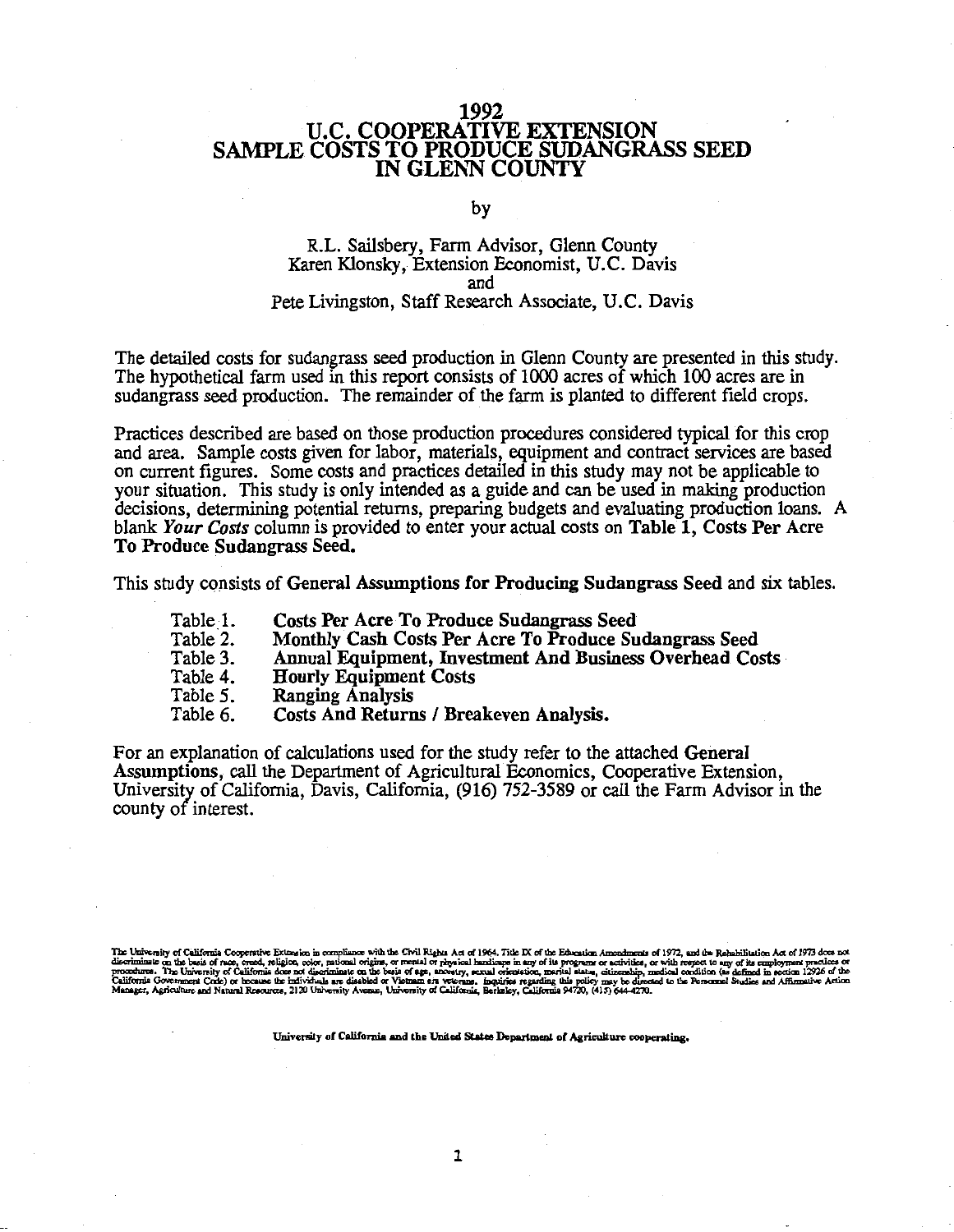#### GENERAL ASSUMPTIONS FOR PRODUCING SUDANGRASS SEED *Glenn County* - *1992*  U.C. Cooperative Extension

The following is a description of some general assumptions pertaining to sample costs of sudangrass seed production in Glenn County. These costs are represented on an annual, per acre basis.

#### 1. LAND:

This cost of production study is based on a 1000 acre field and row crop farm of which 100 acres are dedicated to growing sudangrass seed. Other crops grown on the same acreage in rotation with sudangrass seed might include small grains, safflower, alfalfa hay, ladino clover seed, sugar beets, grain sorghum, field corn, etc.

#### 2. RENT AGREEMENT:

Land used for sudangrass seed production can be rented on a tenant-landowner or cash rent basis. Although the share rent may vary, in this study the landowner receives 20% of the crop receipts from the sale of 2300 pounds per acre of clean sudangrass seed. The tenant pays all cash costs to produce the crop. Interest cost for land is incurred by the landowner.

#### 3. CULTURAL PRACTICES:

The cultural, pesticide and fertilizer inputs for the production of sudangrass seed may vary from grower to grower and field to field, The practices and inputs used in this cost study serve only as a sample or a guide. Certified seed production requires isolation from Johnsongrass and other sorghums. Inadequate isolation can result in rejection for certification and the production of uncertified seed, hence reducing the value of the seed produced. Questions regarding isolation requirements can be directed to a seed contractor or University of California farm advisor.

#### 4. YIELDS & RETURNS:

The crop yield used in this study is 2556 gross pounds per acre. Ten percent of the gross yield is lost in clean out leaving a net yield of 2300 pounds of sudangrass seed per acre. To estimate the returns to the sudangrass enterprise a price of a \$0.20 per net pound of seed is used. Consult contracting seed companies should you have interest in the price outlook for sudangrass seed.

#### *5.* HARVEST:

The sudangrass seed is custom harvested in this study. The sudangrass is first swathed and then combined. The custom rates are \$15 per hour for swathing and \$35 per hour for combining. Harvested seed is custom hauled to the seed company at a rate of \$0.25 per pound. Seed charges of \$.04 per pound of clean seed cover the cost of cleaning, certifying, bagging and storing the seed. If a grower harvests his seed, the custom charges should be subtracted from the harvest costs in Table 1 and all harvest equipment and its appropriate costs would then be added to harvest and equipment costs in Table 1.

#### 6. LABOR:

Basic hourly wages for workers are \$7.09 and \$5.00 per hour for machine operators and non-machine (irrigators) workers respectively. Adding 34% for SDI, FICA, insurance and other benefits gives the labor rates shown of \$9 *.50* per hour for machine operators and \$6. 70 per hour for non-machine labor. The labor for operations involving machinery are 10% higher than the machine hours to account for the extra labor involved in equipment set-up, moving, maintenance and repair.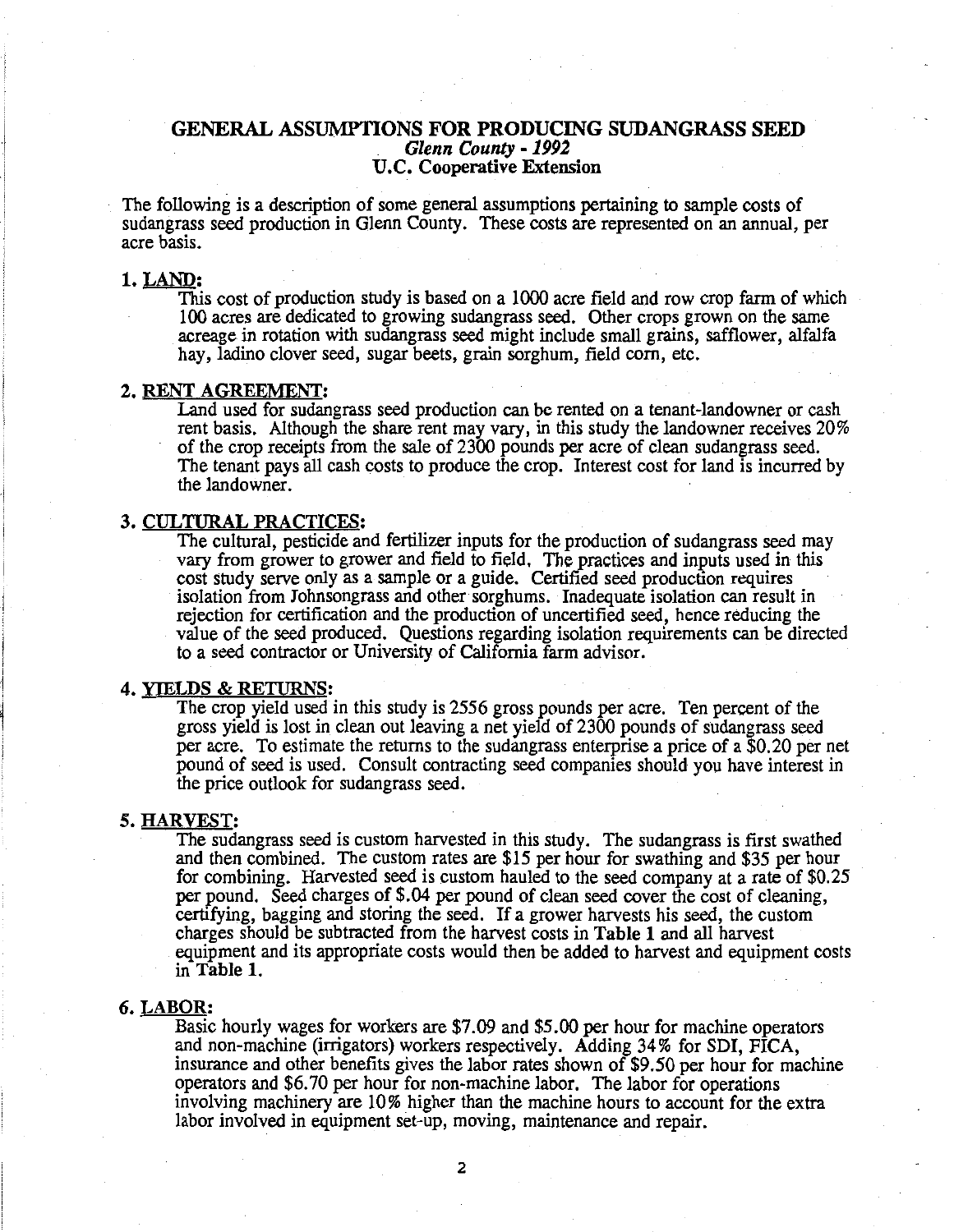#### 7. INVESTMENT:

The investments shown in Table 3 are those that are partially allocated to sudangrass seed production. Investments such as shop buildings and shop tools can be used by the whole farm so only a portion of the costs can be assigned to the sudangrass seed operation and the rest of the costs are distributed to the other farm enterprises. Annual investments shown in Table 1 represent the depreciation and opportunity cost for each investment on an annual per acre basis.

#### 8. OVERHEAD:

County taxes are calculated as 1 % of the average of the land, equipment, buildings and improvements. Insurance is charged at *0.5* % of the average value of the equipment over its useful life. In this study the equipment insurance and investment repairs are less than one dollar per acre so they do not appear in the cash overhead sections of Tables 1 and 2. Office and business costs are estimated at \$20 per acre for the ranch. These expenses include office supplies, telephones, bookkeeping, accounting, legal fees, road preparation and maintenance, etc.

#### 9. INTEREST:

Interest on operating capital is based on cash costs and is calculated monthly for six months until harvest at the rate of 11. 75 % per year. Interest is also charged on investment at 12.05% per year to account for income foregone that could be received from an alternative investment (opportunity cost) and is based on the average value of the buildings and equipment.

#### 10. EOUIPMENT COSTS:

In allocating the equipment costs per acre, the following calculations were made and shown in Table 3 and Table 7: (a) Original Cost of equipment is the cost of the new equipment plus sales tax. (b) Depreciation is straight line with a  $10\%$  salvage value.  $\overline{c}$ . Interest on investment is calculated as the average value per acre of the new cost of the equipment during its useful life (average value  $=$  (new cost  $+$  salvage value)/2 on a per acre basis) multiplied by an interest rate of 12.05%. (d) The total investment costs are also calculated as 60 % of the depreciation and the interest costs for all new equipment to reflect a mix of the new and used equipment. These values are also used in Table 1. Most of this equipment is used on the entire 1000 acre ranch.

#### 11. FUEL & REPAJR:

The fuel and repair cost per acre for each operation in Table 1 is determined by multiplying the total hourly operating cost for each piece of equipment in Table 4 by the number of hours per acre for that operation. Prices for on-farm delivery of gasoline and diesel are \$0. 79 per gallon and \$1.00 per gallon, respectively.

#### 11. ACKNOWLEDGEMENT:

Several Glenn County sudangrass seed producers assisted in furnishing information for this study. Appreciation is expressed to those growers and other individuals who provided assistance.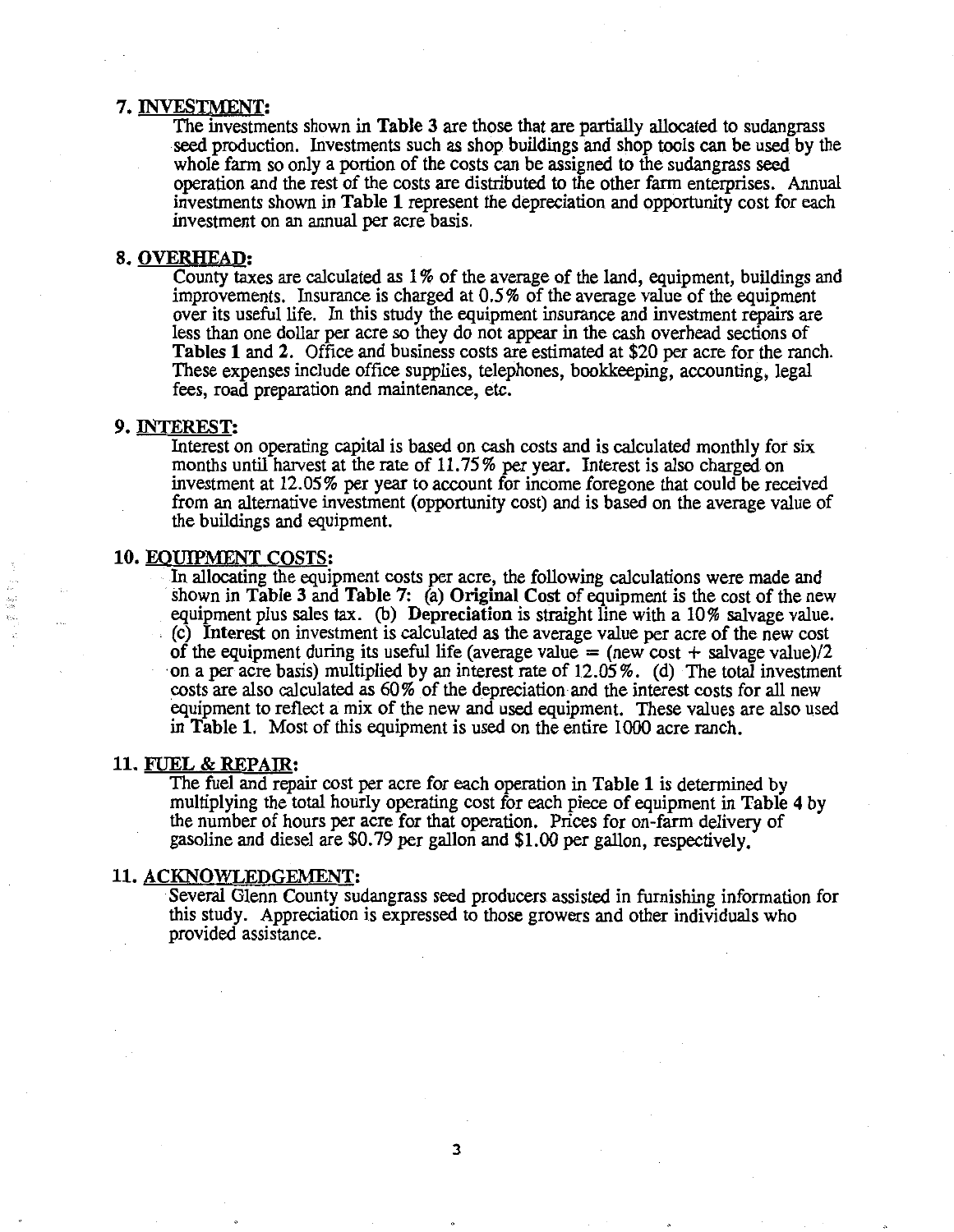Table 1.

### U.C. COOPERATIVE EXTENSION COSTS PER ACRE TO PRODUCE SUDANGRASS SEED GLENN COUNTY • 1992

|                                                        | Labor Rate: \$ | 9.50/hr. machine labor<br>6.70/hr. non-machine labor |       | Interest Rate: | 11.75%<br>Yield per Acre: 2300.00 lb |                                    |             |      |
|--------------------------------------------------------|----------------|------------------------------------------------------|-------|----------------|--------------------------------------|------------------------------------|-------------|------|
|                                                        |                | Operation                                            |       |                |                                      | ---- Cash and Labor Costs per Acre |             |      |
|                                                        |                | Time                                                 | Labor | Fuel &         | Material                             | Custom/                            | Total       | Your |
| Operation                                              |                | (Hrs/A)                                              | Cost  | Repairs        | Cost                                 | Rent                               | Cost        | Cost |
| Cultural:                                              |                |                                                      |       |                |                                      |                                    |             |      |
| Disc                                                   |                | 0.33                                                 |       |                | 0                                    | 0                                  | 11          |      |
| Chisel                                                 |                | 0.25                                                 | 3     |                |                                      | o                                  | 8           |      |
| Fertilize                                              |                | 0.13                                                 | 1     | 2              | 21                                   | 3                                  | 27          |      |
| Land plane field                                       |                | 0.33                                                 |       |                | 0                                    | û                                  | 10          |      |
| Put up ridges                                          |                | 0.05                                                 |       |                | 0                                    |                                    | 1           |      |
| Pre-irrigate                                           |                | 0.20                                                 |       |                | 10                                   |                                    | 11          |      |
| Cultivate                                              |                | 0.10                                                 |       |                | 0                                    |                                    | 3           |      |
| Drill seed with fertilizer.                            |                | 0.20                                                 |       |                | 23                                   |                                    | 27          |      |
| Irrigate                                               |                | 1.05                                                 | 7     |                | 40                                   | 0                                  | 47          |      |
| Spray herbicides                                       |                | 0.00                                                 | 0     |                | 3                                    | 6                                  | 9           |      |
| Pickup use                                             |                | 0.27                                                 | 3     |                | 0                                    | o                                  | 4           |      |
|                                                        |                |                                                      |       |                |                                      |                                    |             |      |
| TOTAL CULTURAL COSTS                                   |                | 2.91                                                 | 27    | 26             | 96                                   | 9                                  | 159         |      |
| Harvest:                                               |                |                                                      |       |                |                                      |                                    |             |      |
| Swath - custom                                         |                | 0.00                                                 | 0     |                |                                      | 15                                 | 15          |      |
| Combine - custom                                       |                | 0.00                                                 | 0     |                |                                      | 35                                 | 35          |      |
| Haul - custom                                          |                | 0.00                                                 | 0     |                |                                      | 6                                  | 6           |      |
| Clean • certify • bag • store                          |                | 0.00                                                 | 0     |                | 0                                    | 92                                 | 92          |      |
| TOTAL HARVEST COSTS                                    |                | 0.00                                                 | 0     | 0              | 0                                    | 148                                | 148         |      |
| interest on operating capital a 11.75%                 |                |                                                      |       |                |                                      |                                    | 11          |      |
| TOTAL OPERATING COSTS/ACRE<br>TOTAL OPERATING COSTS/LB |                |                                                      | 27    | 26             | 96                                   | 157                                | 318<br>0.14 |      |
|                                                        |                |                                                      |       |                |                                      |                                    |             |      |
| CASH OVERHEAD:                                         |                |                                                      |       |                |                                      |                                    |             |      |
| Landowner share                                        |                |                                                      |       |                |                                      |                                    | 92          |      |
| Office expense                                         |                |                                                      |       |                |                                      |                                    | 20          |      |
| Crop Improvement                                       |                |                                                      |       |                |                                      |                                    |             |      |
| Property Taxes                                         |                |                                                      |       |                |                                      |                                    |             |      |
| TOTAL CASH OVERHEAD COSTS                              |                |                                                      |       |                |                                      |                                    | 114         |      |
| TOTAL CASH COSTS/ACRE                                  |                |                                                      |       |                |                                      |                                    | 432         |      |
| TOTAL CASH COSTS/LB                                    |                |                                                      |       |                |                                      |                                    | 0.19        |      |
| NON-CASH OVERHEAD:                                     |                |                                                      |       |                |                                      |                                    |             |      |
|                                                        |                | Per producing                                        |       |                | Annual Cost                          |                                    |             |      |
| Investment                                             |                | Асге                                                 |       | Depreciation   |                                      | Interest $a$ 12.05%                |             |      |
| Shop Building                                          |                |                                                      | 37    | 2              |                                      | 2                                  | 4           |      |
| Shop tools                                             |                |                                                      | 10    | 1              |                                      | 1                                  | 1           |      |
| Equipment                                              |                |                                                      | 127   | 10             |                                      | 8                                  | 19          |      |
| TOTAL NON-CASH OVERHEAD COSTS                          |                |                                                      | 174   | 13             |                                      | 11                                 | 24          |      |
|                                                        |                |                                                      |       |                |                                      |                                    |             |      |
| TOTAL COSTS/ACRE                                       |                |                                                      |       |                |                                      |                                    | 456         |      |
| TOTAL COSTS/LB                                         |                |                                                      |       |                |                                      |                                    | 0.20        |      |
| x========================                              |                |                                                      |       |                |                                      |                                    |             |      |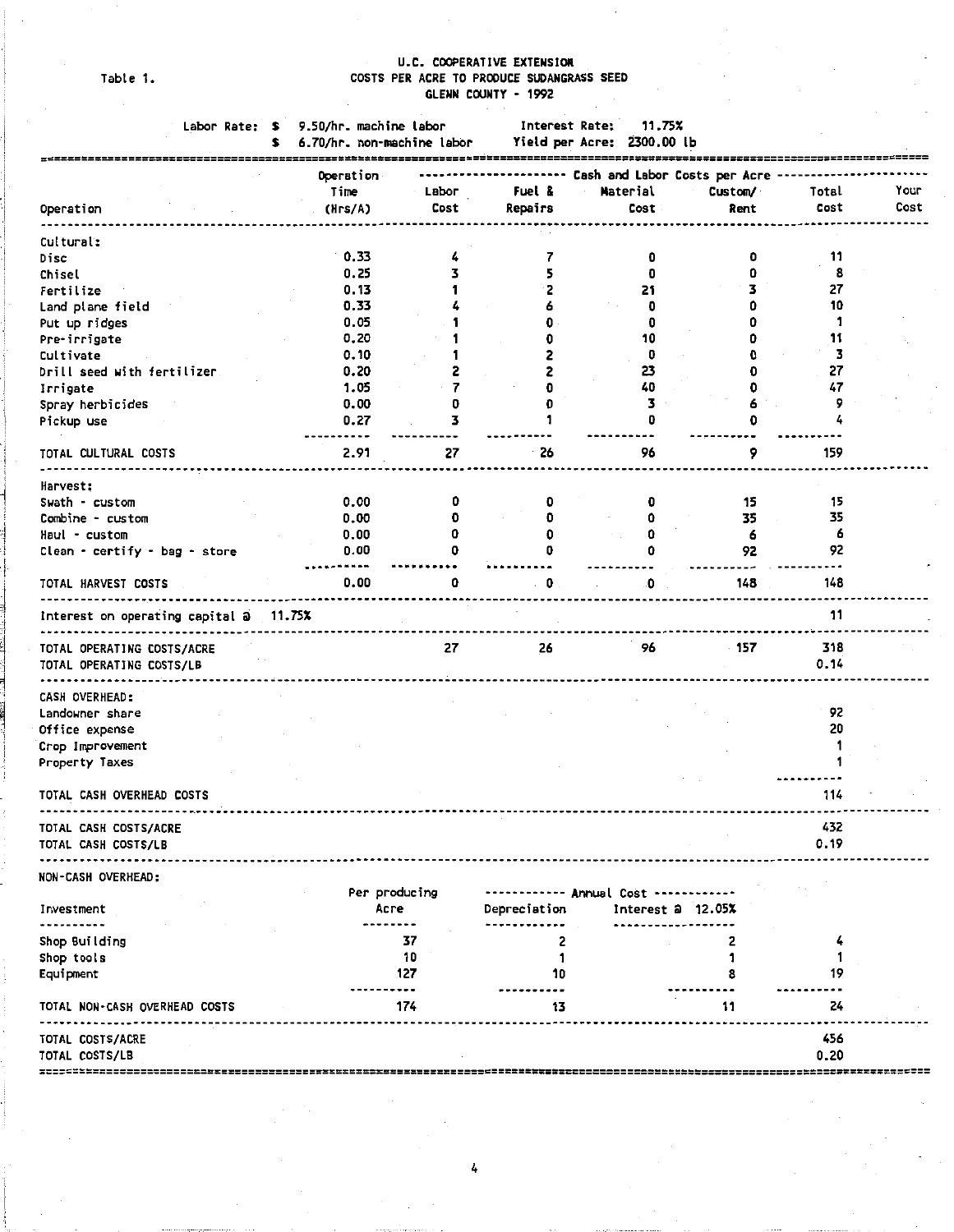Table 2.

۰.<br>من

٠,

#### U.C. COOPERATIVE EXTENSION MONTHLY CASH COSTS PER ACRE TO PRODUCE SUOANGRASS SEEO GLENN COUNTY - 1992

| OCT<br>90                   | NOV<br>90 | DEC<br>90 | JAN<br>91 | FEB<br>91    | MAR<br>91 | <b>APR</b><br>91 | N۸Y<br>91      | jun<br>91 | JUL<br>91 | <b>AUG</b><br>91 | SEP<br>91          | TOTAL                    |
|-----------------------------|-----------|-----------|-----------|--------------|-----------|------------------|----------------|-----------|-----------|------------------|--------------------|--------------------------|
|                             |           |           |           |              |           |                  |                |           |           |                  |                    |                          |
| 11                          |           |           |           |              |           |                  |                |           |           |                  |                    | 11                       |
| 8                           |           |           |           |              |           |                  |                |           |           |                  |                    | 8                        |
|                             |           |           |           |              |           | 27               |                |           |           |                  |                    | 27                       |
|                             |           |           |           |              |           | 10               |                |           |           |                  |                    | 10                       |
|                             |           |           |           |              |           | 1                |                |           |           |                  |                    | 1                        |
|                             |           |           |           |              |           | 11               |                |           |           |                  |                    | 11                       |
|                             |           |           |           |              |           |                  | 3              |           |           |                  |                    | 3                        |
|                             |           |           |           |              |           |                  |                |           |           |                  |                    | 27                       |
|                             |           |           |           |              |           |                  | $\overline{7}$ | 20        | 20        |                  |                    | 47                       |
|                             |           |           |           |              |           |                  | 9              |           |           |                  |                    | 9                        |
|                             |           |           |           |              |           |                  |                |           | 4         |                  |                    | 4                        |
| 18                          |           |           |           |              |           | 50               | 46             | 20        | 25        |                  |                    | 159                      |
|                             |           |           |           |              |           |                  |                |           |           |                  |                    |                          |
|                             |           |           |           |              |           |                  |                |           |           |                  |                    |                          |
|                             |           |           |           |              |           |                  |                |           |           |                  |                    | 15                       |
|                             |           |           |           |              |           |                  |                |           |           |                  |                    | 35                       |
|                             |           |           |           |              |           |                  |                |           |           |                  |                    | 6                        |
| Clean, certify, bag & store |           |           |           |              |           |                  |                |           |           | 46               |                    | 92                       |
|                             |           |           |           |              |           |                  |                |           |           | 74               | 74                 | 148                      |
| 0                           | 0         | 0         | 0         | 0            | 0         | 1                | 1              | 1         | 2         | 2                | 3                  | 11                       |
|                             |           |           |           |              |           |                  |                |           |           |                  |                    | 318                      |
| 0.01                        | 0.00      | 0.00      | 0.00      | 0.00         | 0.00      | 0.02             | 0.02           | 0.01      | 0.01      | 0.03             | 0.03               | 0.14                     |
|                             |           |           |           |              |           |                  |                |           |           |                  |                    |                          |
|                             |           |           |           |              |           |                  |                |           |           |                  |                    | 92                       |
|                             |           |           |           |              |           |                  |                |           |           |                  |                    | 20                       |
|                             |           |           |           |              |           |                  |                |           |           |                  |                    | 1                        |
|                             |           |           |           |              |           |                  |                |           |           |                  |                    |                          |
| 0                           | 0         | 0         | 93        | 0            | 0         | ٥                | ٥              | 20        | 1         | 0                | 0                  | 114                      |
| 19                          | 0         | 0         | 94        | 0            | 0         | 50               | 47             | 42        | 27        | 77               | 77                 | 432                      |
| 0.01                        | 0.00      | 0.00      | 0.04      | 0.00         | 0.00      | 0.02             | 0.02           | 0.02      | 0.01      | 0.03             | 0.03               | 0.19                     |
|                             | 19        | 0         | 0         | 0<br>92<br>1 | 0         | 0                | 50             | 27<br>47  | 22<br>20  | 26<br>1          | 8<br>18<br>3<br>76 | 8<br>18<br>3<br>46<br>77 |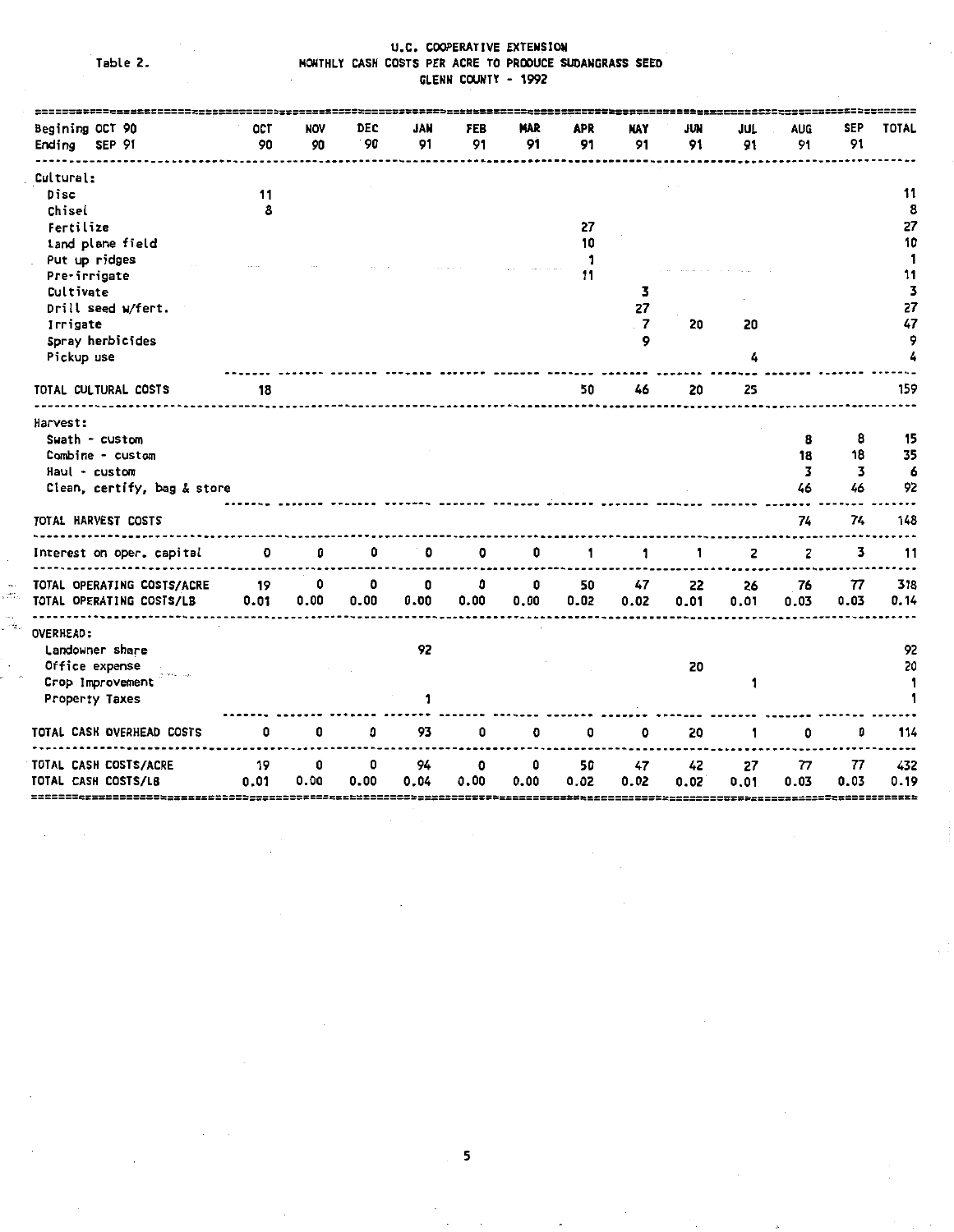#### U.C. COOPERATIVE EXTENSION ANNUAL EQUIPMENT, INVESTMENT AND BUSINESS OVERHEAD COSTS GLENN COUNTY • 1992

| Yгs<br>Depre-                     |        |    |       | - Non-Cash Over, - - Cash Overhead - | Insur- |       |       |
|-----------------------------------|--------|----|-------|--------------------------------------|--------|-------|-------|
| Yг<br>Description                 |        |    |       | Price Life ciation Interest ance     |        | Taxes | Total |
| 90 200 hp 4wd tractor             | 94000  | 10 | 8460  | 6230                                 | 258    | 517   | 15465 |
| 90 70 hp 2wd Tractor              | 38000  | 17 | 2012  | 2518                                 | 105    | 209   | 4844  |
| 90 Border disc                    | 1065   | 15 | 64    | 71                                   | 3      | 6     | 143   |
| 90 Chisel - $16!$ hvy             | 7500   | 15 | 450   | 497                                  | 21     | 41    | 1009  |
| 91 Cult. field 30'                | 12440  | 10 | 1120  | 824                                  | 34     | 68    | 2047  |
| 90 Disc $-18$ <sup>t</sup> offset | 16500  | 15 | 990   | 1094                                 | 45     | 91    | 2220  |
| 90 Grain drill $-12$              | 8500   | 7  | 1093  | 563                                  | 23     | 47    | 1726  |
| 90 Pickup - 3/4 ton               | 16000  | 7  | 2057  | 1060                                 | 44     | 88    | 3250  |
| 90 Triplane - 16'                 | 16000  | 15 | 960   | 1060                                 | 44     | 88    | 2152  |
| <b>TOTAL</b>                      | 210005 |    | 17205 | 13918                                | 578.   | 1155  | 32856 |
| 60% of New Cost *                 | 126003 |    | 10323 | 8351                                 | 347    | 693   | 19714 |
|                                   |        |    |       |                                      |        |       |       |

\* **Used to reflect a mix of new and used equipment.** 

#### ANNUAL INVESTMENT COSTS

|                   |                  | - Non-Cash Over. - ------ Cash Overhead ------ |     |        |                             |        |       |         |       |  |  |  |
|-------------------|------------------|------------------------------------------------|-----|--------|-----------------------------|--------|-------|---------|-------|--|--|--|
|                   |                  |                                                | Yrs | Depre- |                             | Insur- |       |         |       |  |  |  |
| Yг                | Description      |                                                |     |        | Price Life ciation Interest | ance   | Taxes | Repairs | Total |  |  |  |
| <b>INVESTMENT</b> |                  |                                                |     |        |                             |        |       |         |       |  |  |  |
|                   | Shop Building    | 37000                                          | 20  | 1850   | 2229                        | 93     | 185   | 250     | 4607  |  |  |  |
|                   | Shop tools       | 10000                                          | 15  | -600   | 663                         | 28     | 55    | 100     | 1445  |  |  |  |
|                   | TOTAL INVESTMENT | 47000                                          |     | 2450   | 2892                        | 120    | 240   | 350     | 6052  |  |  |  |
|                   |                  |                                                |     |        |                             |        |       |         |       |  |  |  |

===================================================================================================

#### ANNUAL BUSINESS OVERHEAD COSTS

|                  | Units/  |      | Price/ | Total |
|------------------|---------|------|--------|-------|
| Description      | Farm    | Unit | Unit   | Cost  |
|                  |         |      |        |       |
| Crop Improvement | 100.00  | асге | 0.50   | 50    |
| Landowner share  | 100.00  | асге | 92.00  | 9200  |
| Office expense   | 1000.00 | acre | 20.00  | 20000 |
|                  |         |      |        |       |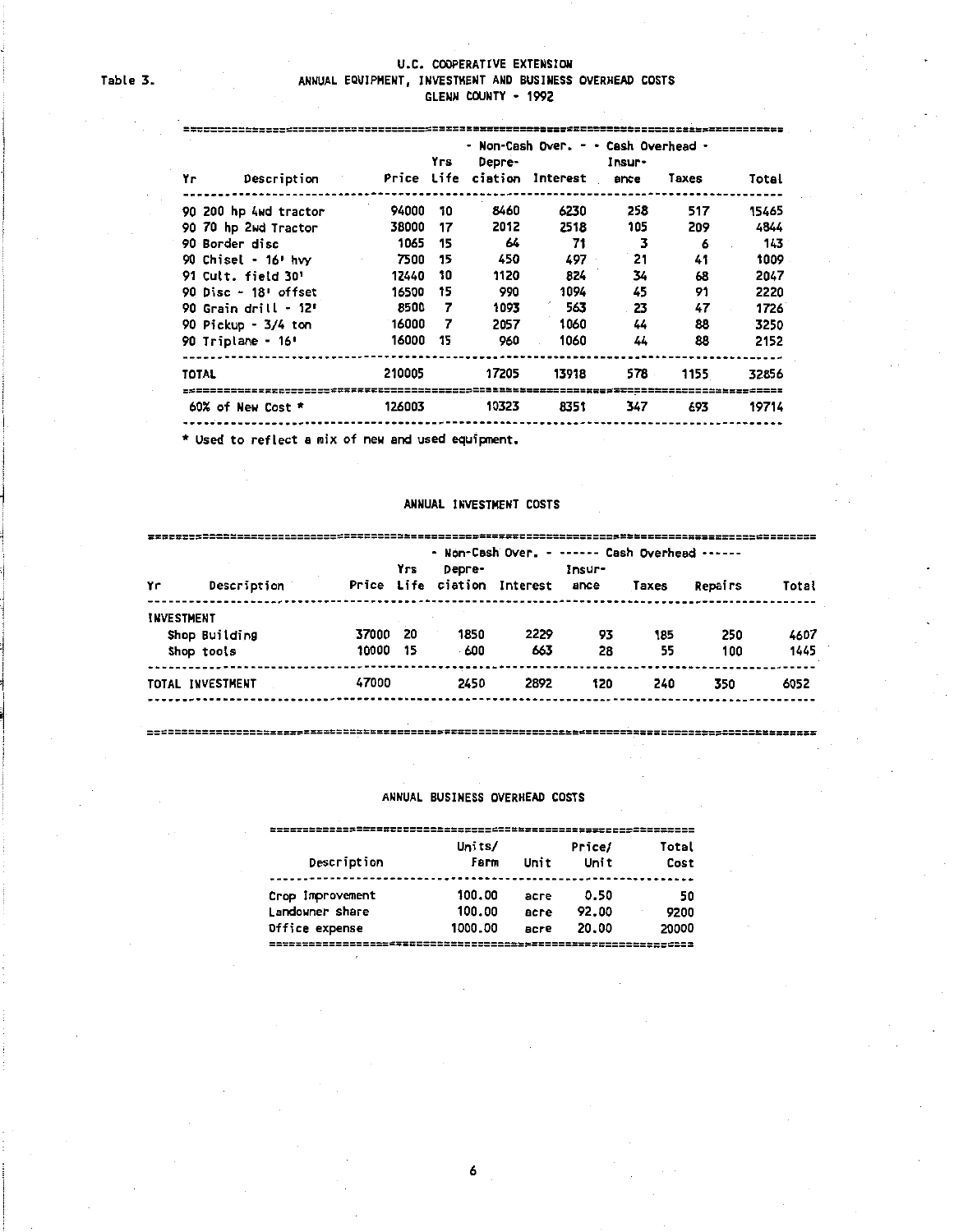ings.

 $\omega_{\rm c}$  .

#### U.C. COOPERATIVE EXTENSION Table 5. Table 5. GLENN COUNTY - 1992

COSTS PER ACRE AT VARYING YIELDS TO PRODUCE SUDANGRASS

|                               | 1400 | 1700 | 2000 | 2300 | 2600    |     | 2900 3100 |
|-------------------------------|------|------|------|------|---------|-----|-----------|
| OPERATING COSTS/ACRE:         |      |      |      |      |         |     |           |
| Cultural Cost                 | 159  | 159  | 159  | 159  | 159     | 159 | 159       |
| Harvest Cost                  | 110  | 123  | 136  | 148  | 161     | 174 | 183       |
| Interest on operating capital | 10   | 11   | 11   | 11   | 11      | 11  | 12        |
| TOTAL OPERATING COSTS/ACRE    | 279  | 293  | 306  | 318  | 331     | 344 | - 354     |
| TOTAL OPERATING COSTS/LB      | .20  | . 17 | . 15 | . 14 | $.13 -$ | .12 | .11       |
| CASH OVERHEAD COSTS/ACRE      | 78   | 90   | 102  | 114  | 126     | 138 | 146       |
| TOTAL CASH COSTS/ACRE         | 357  | 383  | 408  | 433  | 457     | 482 | 500       |
| TOTAL CASH COSTS/LB           | .26  | .23  | .20  | .19  | .18     | .17 | .16       |
| NON-CASH OVERHEAD COSTS/ACRE  | 24   | 24   | 24   | 24   | 24      | 24  | 24        |
| TOTAL COSTS/ACRE              | 381  | 407  | 432  | 457  | 481     | 506 | 524       |
| TOTAL COSTS/LB                | .27  | - 24 | .22  | .20  | . 19    | .17 | .17       |
|                               |      |      |      |      |         |     |           |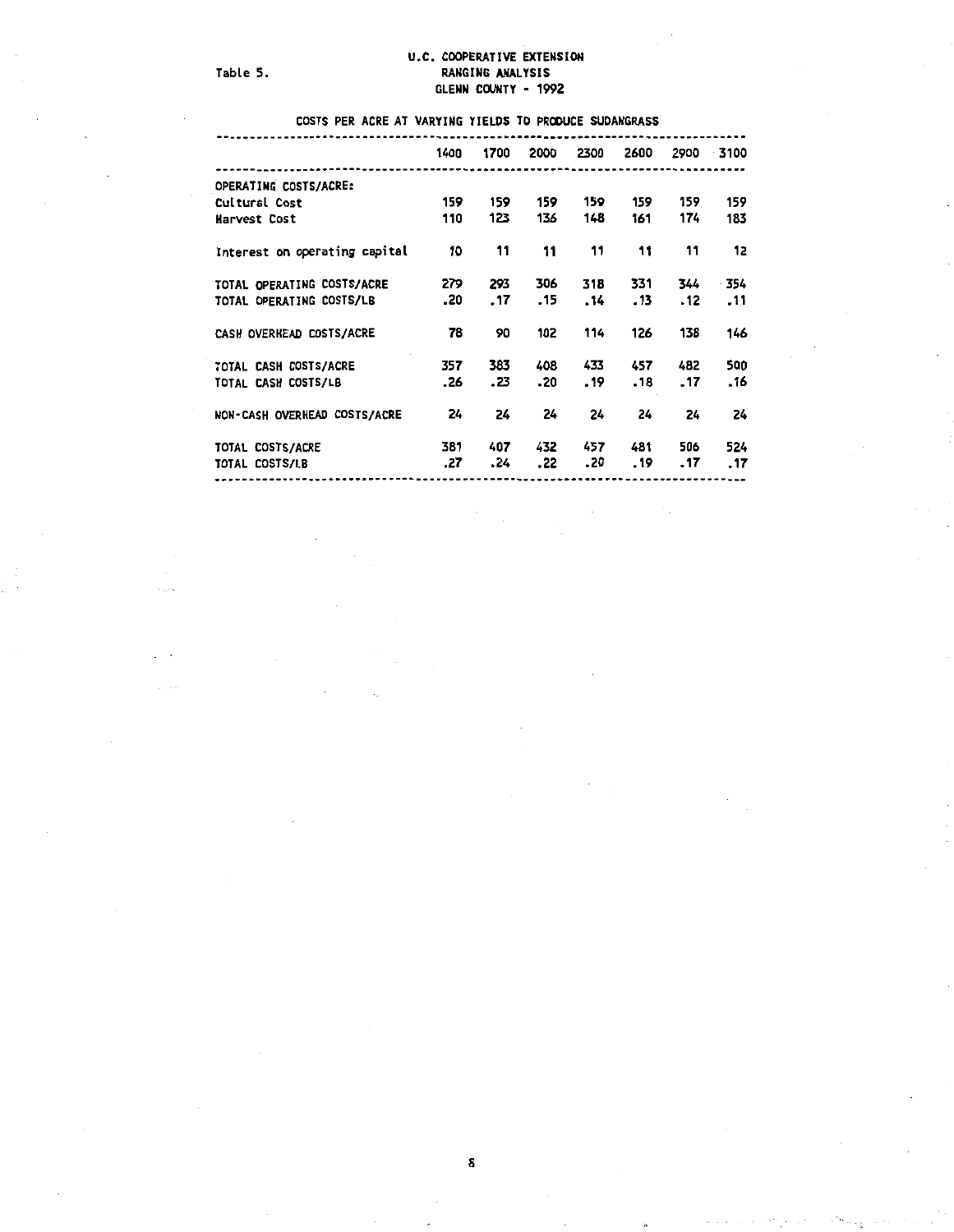#### Table 4.

ç.

#### U.C. COOPERATIVE EXTENSIOH HOURLY EQUIPMENT COSTS GLENN COUNTY - 1992

|                        | Actual    |         | -Non-Cash Over.- | - Cash Overhead - | COSTS PER HOUR |                | Operating -------- |          |           |
|------------------------|-----------|---------|------------------|-------------------|----------------|----------------|--------------------|----------|-----------|
|                        | Hours     | Depre-  |                  | Insur-            |                |                | Fuel &             | Total    | Total     |
| Yr Description         | Used      | ciation | Interest         | ance              | Taxes          | <b>Repairs</b> | <b>Lube</b>        | Oper.    | Costs/Hr. |
| 90 200 hp 4wd tractor  | 1306.6    | 3.88    | 2.86             | 0.12              | 0.24           | 4.70           | 10.55              | 15.25    | 22.35     |
| 90 70 hp 2wd Tractor   | 766.7     | 1.57    | 1.97             | 0.08              | 0.16           | 2.27           | 3.12               | 5.39     | 9.18      |
| 90 Border disc         | 166.0     | 0.23    | 0.26             | 0.01              | 0.02           | 0.31           | 0.00               | 0.31     | 0.82      |
| 90 Chisel - $16'$ hvy  | 166.0     | 1.63    | 1.80.            | 0.07              | 0.15           | 2.15           | 0.00               | 2.15     | 5.80      |
| 91 Cult. field 30'     | 250.0     | 2.69    | 1.98             | 0.08              | 0.16           | 3.58           | 0.00               | 3.58     | 8.49      |
| 90 Disc - $18!$ offset | 166.0     | 3.58    | 3.95             | 0.16              | $-0.33$        | 4.74           | 0.00               | 4.74     | 12.76     |
| 90 Grain drill - $12i$ | 171.0     | 3.83    | 1.98             | 0.08              | 0.16           | 4.26           | 0.00               | 4.26     | 10.32     |
| 90 Pickup - 3/4 ton    | 267.7     | 4.61    | 2.38             | 0.10              | 0.20           | 2.83           | 2.30               | $5 - 13$ | 12.42     |
| 90 Triplane - 16'      | $166.3 -$ | 3.46    | 3.83             | 0.16              | 0.32           | 2.32           | 0.00               | 2.32     | 10.09     |
|                        |           |         |                  |                   |                |                |                    |          |           |

 $\lesssim$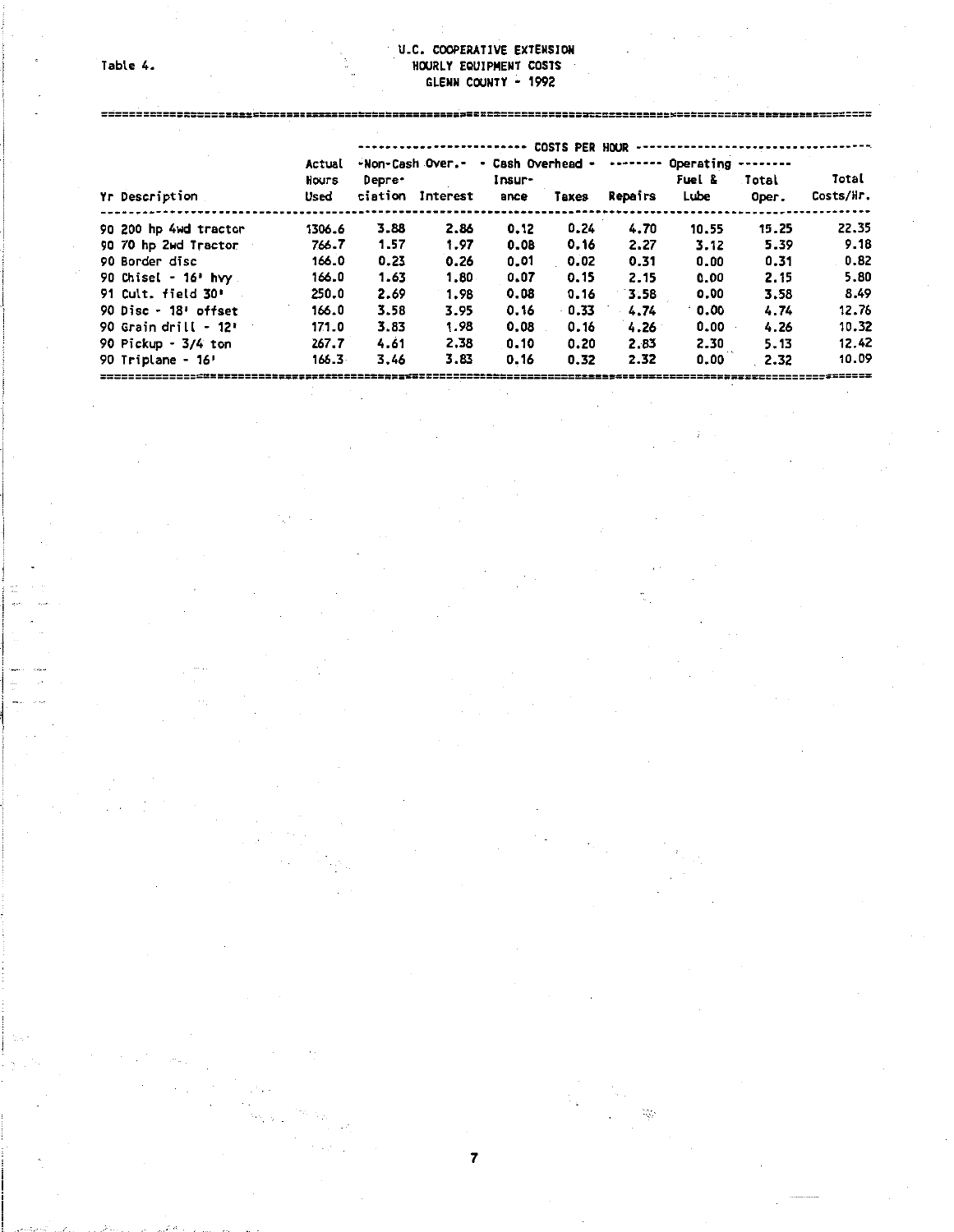#### U.C. COOPERATIVE EXTENSION RANGING ANALYSIS Table 5. continued

#### NET RETURNS PER ACRE ABOVE OPERATING COSTS FOR SUOANGRASS SEED PRICE PRICE 7IELD (LB/ACRE)<br>2000 2300 2600 1700 2000 2000 2600 2600 (DOLLARS PER LB) 1400 1700 2000 2300 2600 2900 3100 ------....... ------........ -----.14 -83 -55 -26 4 33 62 80<br>.16 -55 -21 14 50 85 120 142 .16 -55 -21 14 50 85 120 142 .18 -27 13 S4 96 137 178 2D4 .20 1 47 94 142 189 236 266 .22 29 81 134 188 241 294 328 .24 S7 11S 174 234 293 352 390 .26 85 149 214 28D 34S 410 452

#### NET RETURNS PER ACRE ABOVE CASH COSTS FOR SUDANGRASS

-----

 $- - - -$ 

| PRICE            |        |        |      | YIELD (LB/ACRE) |      |      |      |
|------------------|--------|--------|------|-----------------|------|------|------|
| (DOLLARS PER LB) | 1400   | 1700   | 2000 | 2300            | 2600 | 2900 | 3100 |
| 14.              | -161   | $-145$ | -128 | -111            | -93  | -76  | -66  |
| 16.              | $-133$ | $-111$ | -88  | -65             | -41  | -18  | -4   |
| . 18             | $-105$ | $-77$  | -48  | $-19$           | 11   | 40   | 58   |
| .20              | -77    | -43    | -8   | 27              | 63   | 98   | 120  |
| .22              | -49    | -9     | 32   | 73              | 115  | 156  | 182  |
| . 24             | -21    | 25     | 72   | 119             | 167  | 214  | 244  |
| .26              |        | 59     | 112  | 165             | 219  | 272  | 306  |

#### NET RETURNS PER ACRE ABOVE TOTAL COSTS FOR SUOANGRASS

| PRICE            |        | YIELD (LB/ACRE) |       |        |      |        |      |  |  |
|------------------|--------|-----------------|-------|--------|------|--------|------|--|--|
| (DOLLARS PER LB) | 1400   | 1700            | 2000  | 2300   | 2600 | 2900   | 3100 |  |  |
| . 14             | $-185$ | $-169$          | - 152 | $-135$ | -117 | $-100$ | -90  |  |  |
| . 16             | -157   | $-135$          | -112  | -89    | -65  | -42    | -28  |  |  |
| . 18             | $-129$ | $-101$          | -72   | -43    | -13  | 16     | 34   |  |  |
| .20              | $-101$ | -67             | $-32$ | 3      | 39   | 74     | 96   |  |  |
| .22              | -73    | -33             | 8     | 49     | 91   | 132    | 158  |  |  |
| . 24             | -45    |                 | 48    | 95     | 143  | 190    | 220  |  |  |
| .26              | -17    | 35              | 88    | 141    | 195  | 248    | 282  |  |  |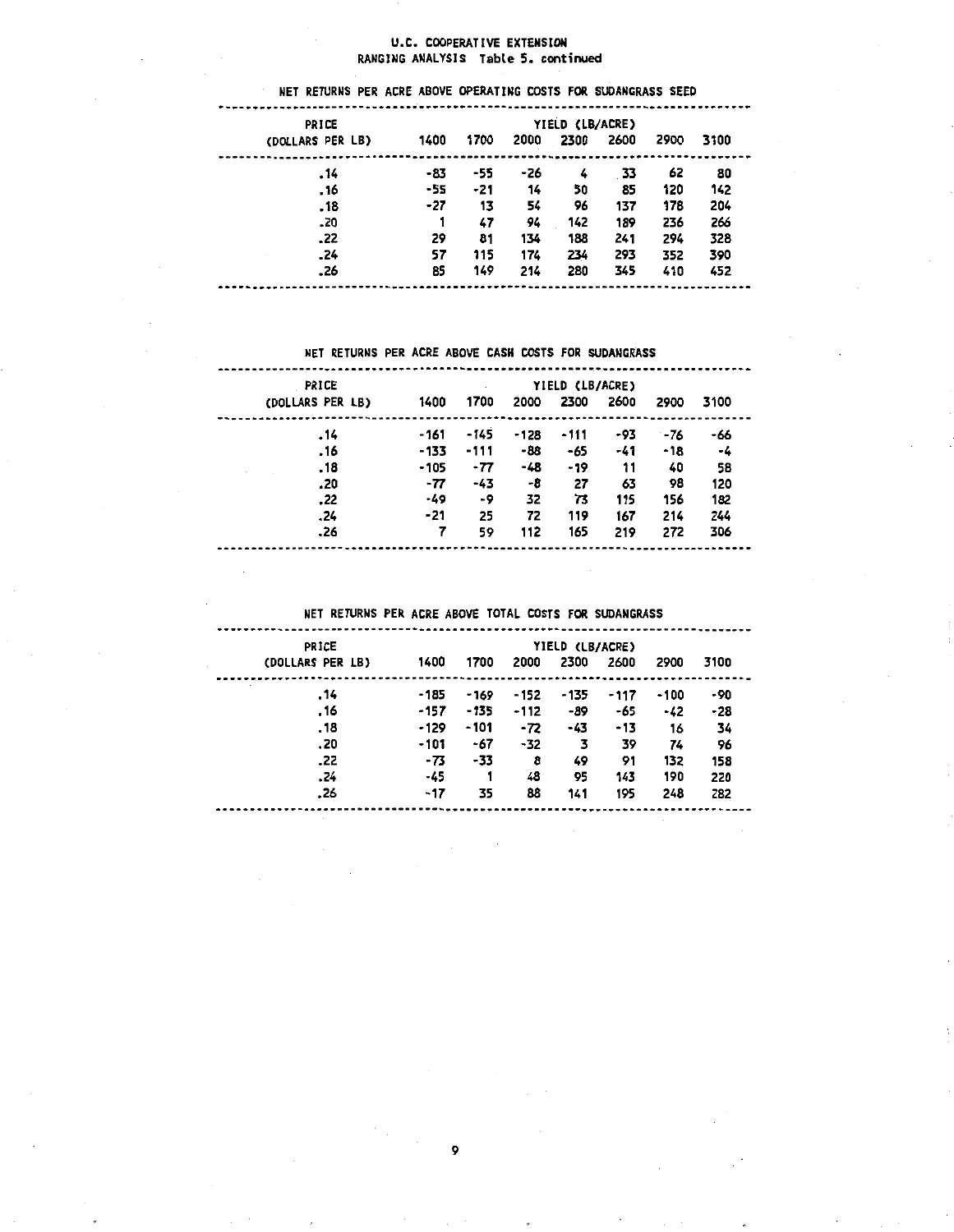#### U.C. COOPERATIVE EXTENSION COSTS AND RETURNS / BREAKEVEN ANALYSIS GLENN COUNTY • 1992

Table 6.

#### COSTS AND RETURNS • PER ACRE BASIS

| Crop            | 1. Gross<br>Returns | Costs | 2. Operating 3. Net Returns<br>Above Oper.<br>Costs $(1-2)$ | 4. Cash<br>Costs | 5. Net Returns<br>Above Cash<br>Costs $(1-4)$ | 6. Total<br>Costs | 7. Net Returns<br>Above Total<br>Costs (1-6) |
|-----------------|---------------------|-------|-------------------------------------------------------------|------------------|-----------------------------------------------|-------------------|----------------------------------------------|
| Sudangrass seed | 460                 | 318   | 142                                                         | 432              | 28                                            | 456               |                                              |

#### COSTS AND RETURNS • TOTAL ACREAGE

| Crop            | 1. Gross<br>Returns | Costs | 2. Operating 3. Net Returns<br>Above Oper.<br>Costs $(1-2)$ | 4. Cash<br>Costs | 5. Net Returns<br>Above Cash<br>Costs $(1-4)$ | 6. Total<br>Costs | 7. Net Returns<br>Above Total<br>Costs $(1-6)$ |
|-----------------|---------------------|-------|-------------------------------------------------------------|------------------|-----------------------------------------------|-------------------|------------------------------------------------|
| Sudangrass seed | 46000               | 31794 | 14206                                                       | 43219            | 2781                                          | 45624             | 376                                            |
| <b>TOTAL</b>    | 46000               | 31794 | 14206                                                       | 43219            | 2781                                          | 45624             | 376                                            |

#### BREAKEVEN PRICES PER YIELD UNIT

|                 |                   |       |           | -------- Breakeven Price To Cover |       |
|-----------------|-------------------|-------|-----------|-----------------------------------|-------|
|                 | <b>Base Yield</b> | Yield | Operating | Cash                              | Total |
| <b>CROP</b>     | (Units/Acre)      | Units | Costs     | Costs                             | Costs |
|                 |                   |       |           | \$ per Yield Unit                 |       |
| Sudangrass seed | 2300.0            | ٦b    | 0.14      | 0.19                              | 0.20  |
|                 |                   |       |           |                                   |       |

#### BREAKEVEN YIELDS PER ACRE

|                 | Yield | <b>Base Price</b> | -------- Breakeven Yield To Cover<br>--------<br>Operating<br>Cash<br>Total |        |        |
|-----------------|-------|-------------------|-----------------------------------------------------------------------------|--------|--------|
| <b>CROP</b>     | Units | (S/Unit)          | Costs                                                                       | Costs  | Costs  |
|                 |       |                   | ----------- Yield Units / Acre -----------                                  |        |        |
| Sudangrass seed | lЬ    | 0.20              | 1589.7                                                                      | 2161.0 | 2281.2 |
|                 |       |                   |                                                                             |        |        |